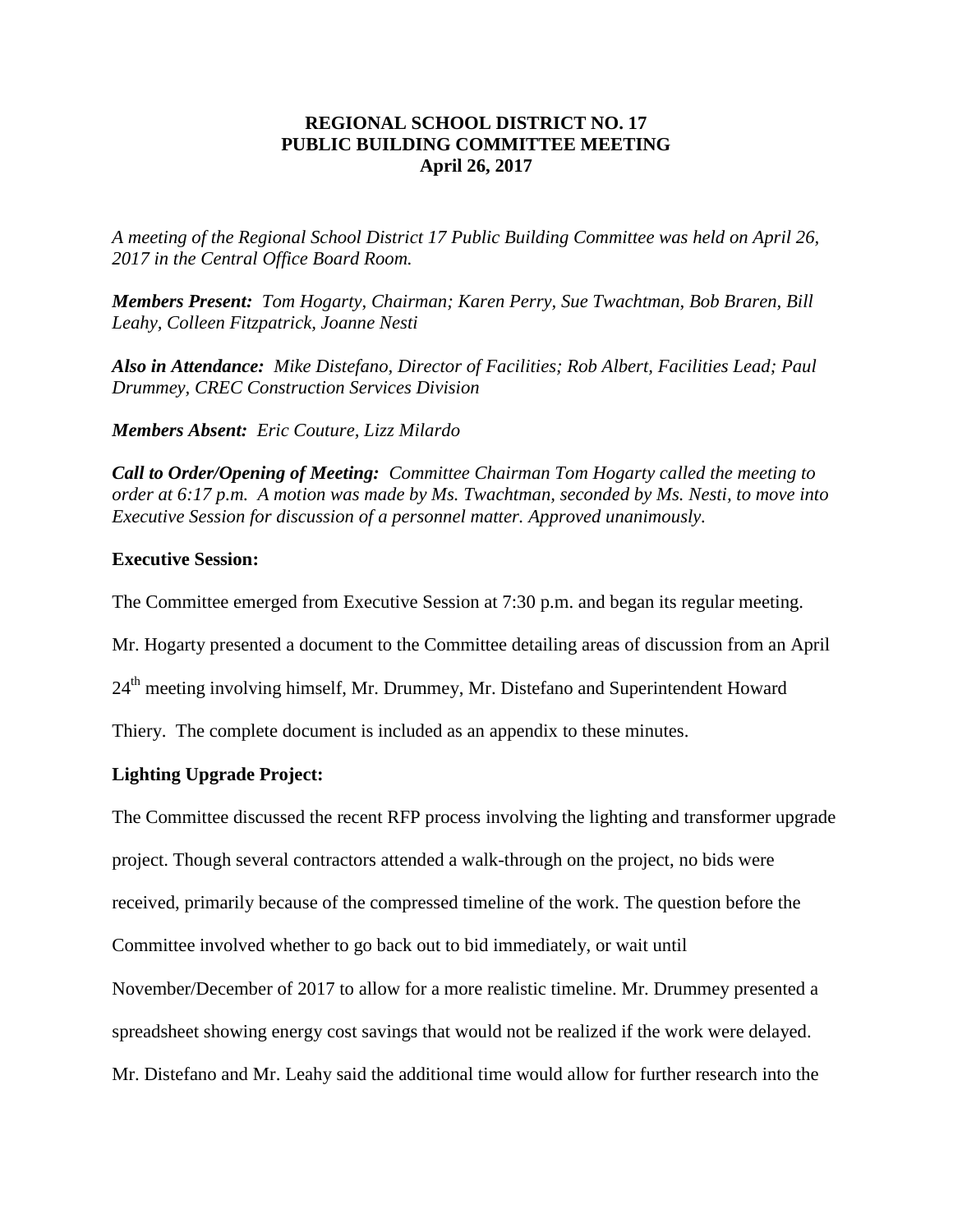latest technologies for lighting and transformer upgrades that could result in even greater cost

savings. The Committee's consensus was to wait until later in the year.

**Action Item:** *Mr. Drummey was asked to consult with Eversource and request that the company make a site visit to explore other technologies. In addition, he was asked to consult with DTC to assure that the company clarifies the scope of work on the lighting project, specifically the interior lighting. In addition, he has been asked to verify for the Committee that RSD 17 is not responsible for legal fees connected to the lighting RFP or to any other related future overall project addenda.*

*In addition, Mr. Drummey reported to the Committee that he is reviewing DTC's first invoice.*

## **Roof Replacement Project:**

In the two weeks prior to the Committee meeting, a walk-through was held for roofing contractors interested in bidding on the project. An addendum to the RFP has been provided to those who attended the walk-through. Among other details, it establishes the date by which the project must be substantially complete (August 18, 2017).

The Committee also reviewed a draft of an addendum regarding the raising of six air

conditioning units on the roof and the draining and replacement of coolant. Specifications

regarding this work will be provided by Silver, Petrucelli, the roofing project architects. (Details

of the draft addendum can be found in the Appendix to these minutes.)

Bids will be opened on May 3, 2017, with the project possibly being awarded to the winning bidder one week later, pending approval from the Board of Education.

The Committee was reminded that once the roof and remediation work begin in June, access to the high school campus by anyone under 18 years of age will be prohibited. Access to the campus will be restricted with the use of cones and caution tape.

The Committee discussed the roofing system that was selected for the project and its suitability for use with the planned solar energy system. Questions have been raised about the so-called "peel and stick" seams associated with the EPDM roof selected by the Committee.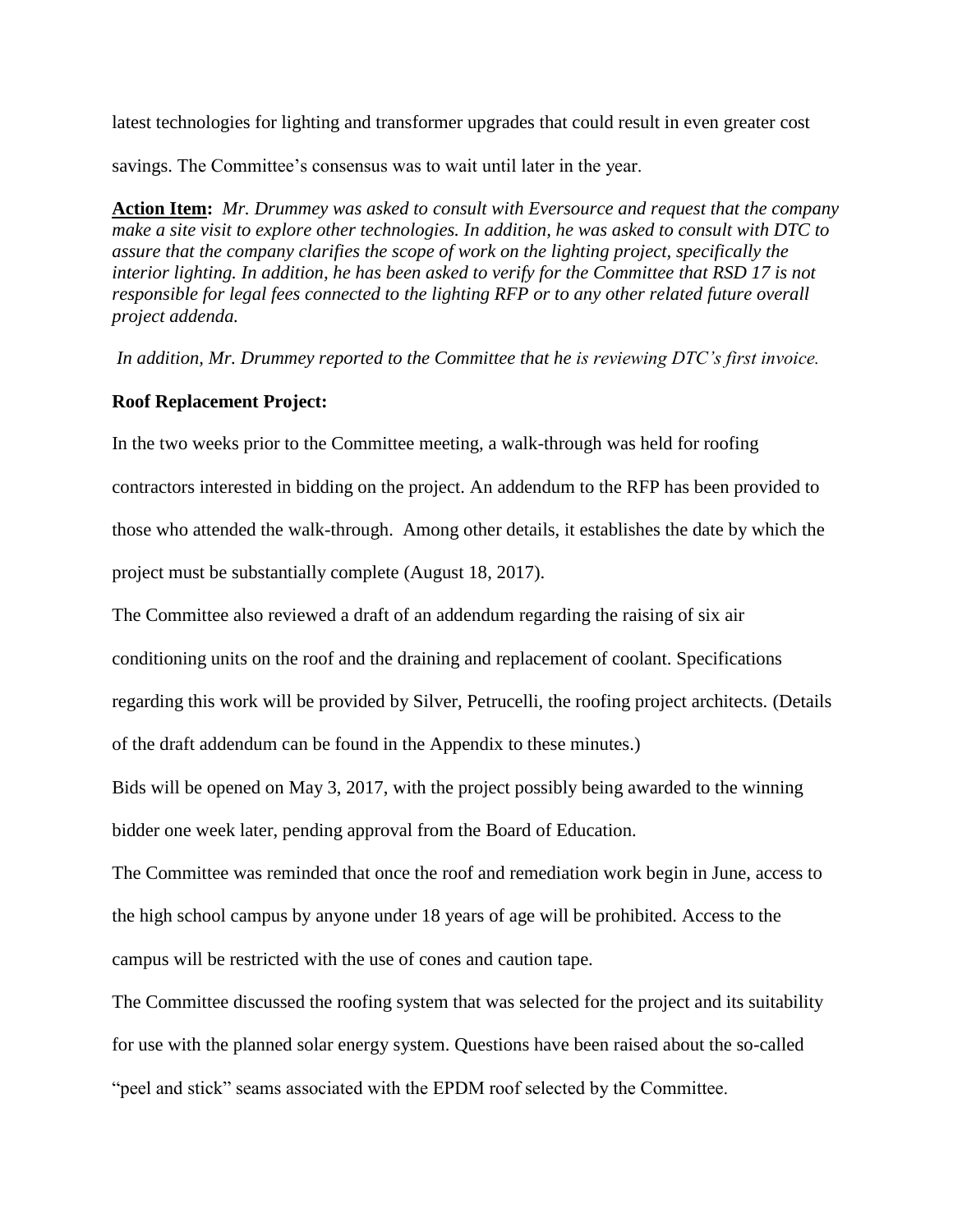**Action Item:** *Mr. Drummey was asked to consult with Silver, Petrucelli about the seams and the impact, if any, on the solar project. Additionally, he has been asked to identify the top three manufacturers of EPDM roofing and inquire about their warranties relating to solar applications.* 

The Committee also asked about a possible shortage of the tapered insulation planned for the

roof project. Mr. Drummey said most of the major roofing companies that might bid on this

project would have no concern about their insulation supply.

**Action Item:** *Mr. Drummey was asked to verify the availability of tapered insulation.* 

## **Boiler Project:**

Mr. Albert asked about the possibility of waiting to replace the roof over the boiler room until

the completion of the boiler upgrade because of the extent of the work involved. The roofing

contractor who wins the bid could be asked to return to finish the boiler room portion of the

project once the boiler and hot water upgrades are completed. Further discussion will be

required.

**Action Item***: Mr. Drummey was asked to determine the additional cost of expansion tank removal from the HKHS boiler room.*

**Action Item***: Mr. Drummey was asked to construct a master copy of the binder of projectrelated documents to be copied and distributed to Committee members.*

*Adjournment: Meeting was adjourned at 8:40 p.m*.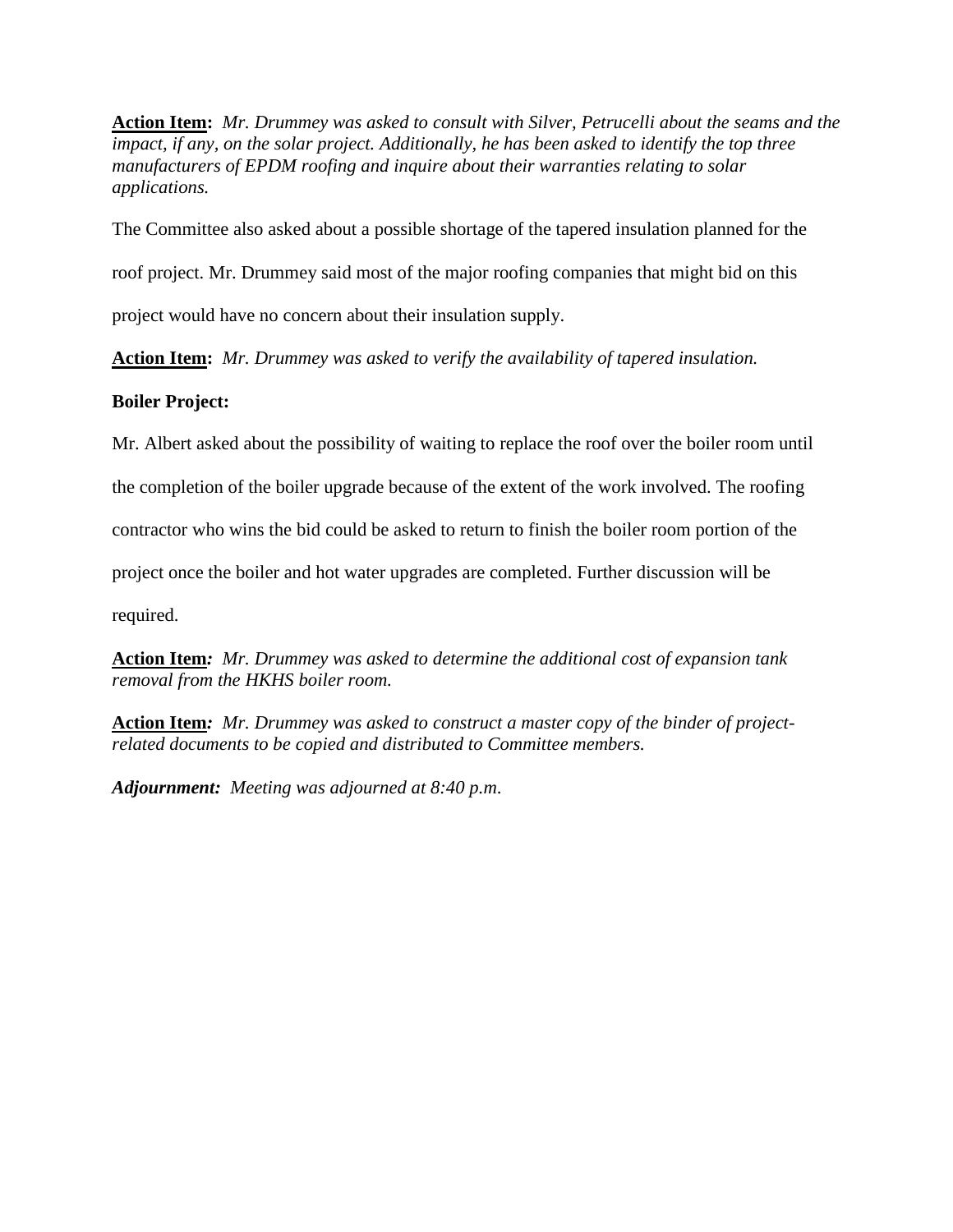#### **APPENDIX**

### **Regional School District No 17 Haddam – Killingworth April 24, 2017**

*Call to Order/Opening of Meeting: Superintendent Howard Thiery called a meeting to address questions and to reestablish expectations moving forward regarding the school building project.* 

*Present: Howard Thiery, Superintendent of Schools, Mike Distefano, Director of Facilities, Paul Drummey, CREC Construction Services Division and Tom Hogarty, Chairman.* 

*Below are the items discussed and action to be taken.*

#### **On-site project management:**

Paul will be on site every day for the first few weeks to ensure that the contractor is performing correctly. Paul will be on vacation during the second week of the project and cannot guarantee that CREC staff can cover that time. Therefore, Paul is intending to hire a "Roof Observer" to cover the time and any other periods when Paul can't be there. That person will be on-sight during the first week to become familiar with the job. Cost will be covered under the CREC Contract.

#### **Next Addendum:**

The next (second addendum) will be published Wednesday April 26, 2017 and will contain the following:

Start Date of June 19, 2017, Material and equipment to be staged before the start date to ensure readiness. No equipment or material will be staged any sooner than three weeks before the start of the job, Project shall be "Substantially Complete" by August 21, 2017 meaning all old roofing has been removed from the site and replaced with a water tight roof. No work from this point will involve any environmental issues, failure to meet the completion date by the contractor will result in a \$500.00 penalty per day for each day the project runs beyond the "Substantially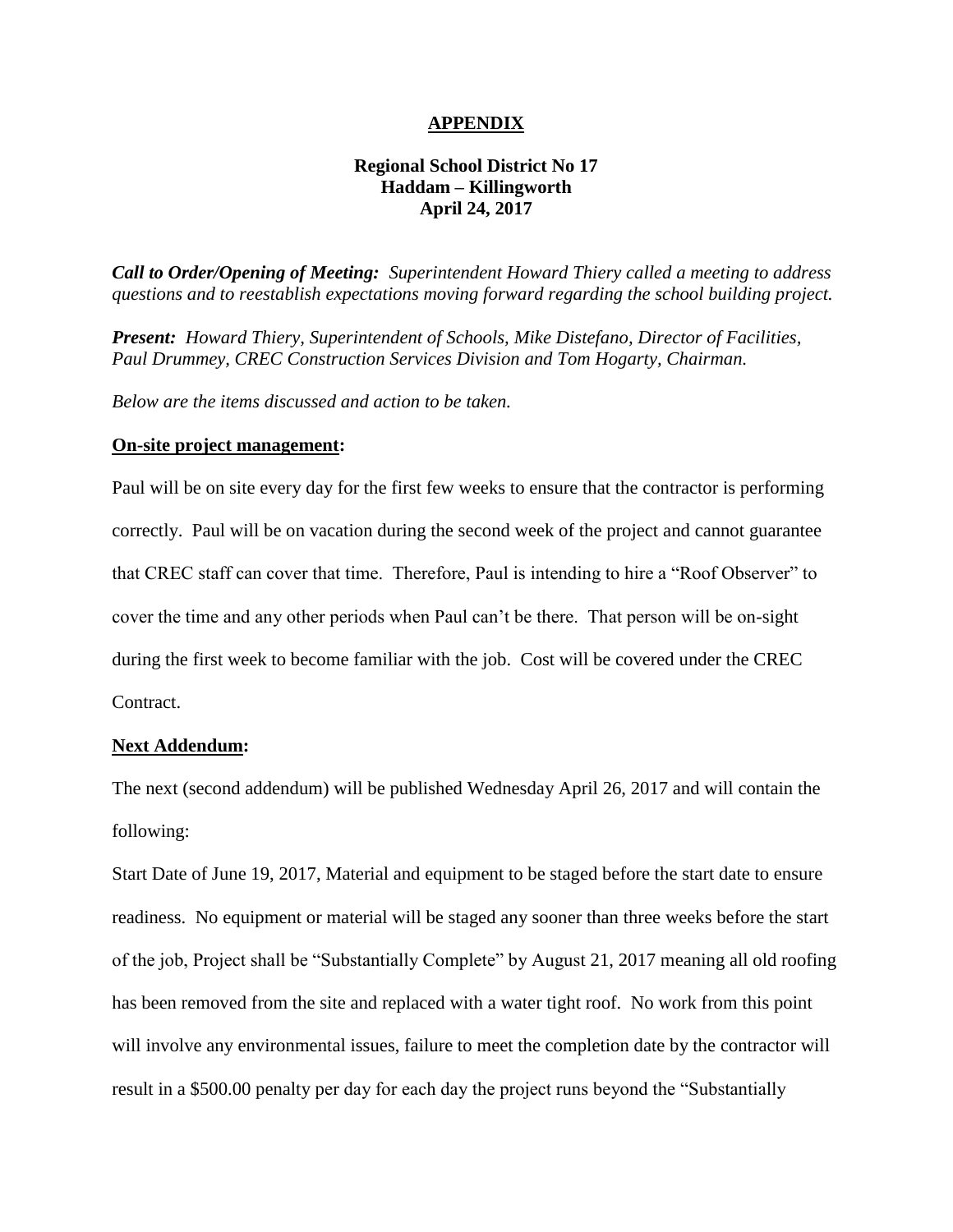Complete" date, Raising the six A/C units will contain the specifications for doing so as called out by the architect and will include replacing the existing coolant with acceptable coolant and all work will be performed by a licensed electrician and certified HVAC technician. The addendum will contain language advising bidders that ballasted solar panel racks will be placed on the new roof which should not be placed on the seams. (The warranty by the contractor and the product manufacturer are at issue here. Since the actual product manufacturer is not yet known it's difficult to determine the warranty). Most of the above items should have been included in the first addendum but were not due to time constraints.

### **Analysis of cost savings: Lighting Project:**

Paul will pursue an analysis of the potential savings of the lighting upgrade vs. delaying the project.

#### **Legal fees:**

The work done by the CREC attorney on the lighting RFP and on reviewing all addenda are part of the CREC contract.

## **Boiler RFP:**

DTC is responsible for developing much of the RFP for the boiler project. During the lighting project they failed to do so as required. Paul is to get a credit for the lighting work and see to it that the same problem does not happen with the boiler.

#### **Ballast Dump Site:**

Paul is working to identify a local dump site for the ballast to save money. He will contact Fuss & O'Neil to conduct contamination testing on the ballast. This may not be accomplished before bids are due. If a local site is later identified Paul will look to adjust the bid accordingly.